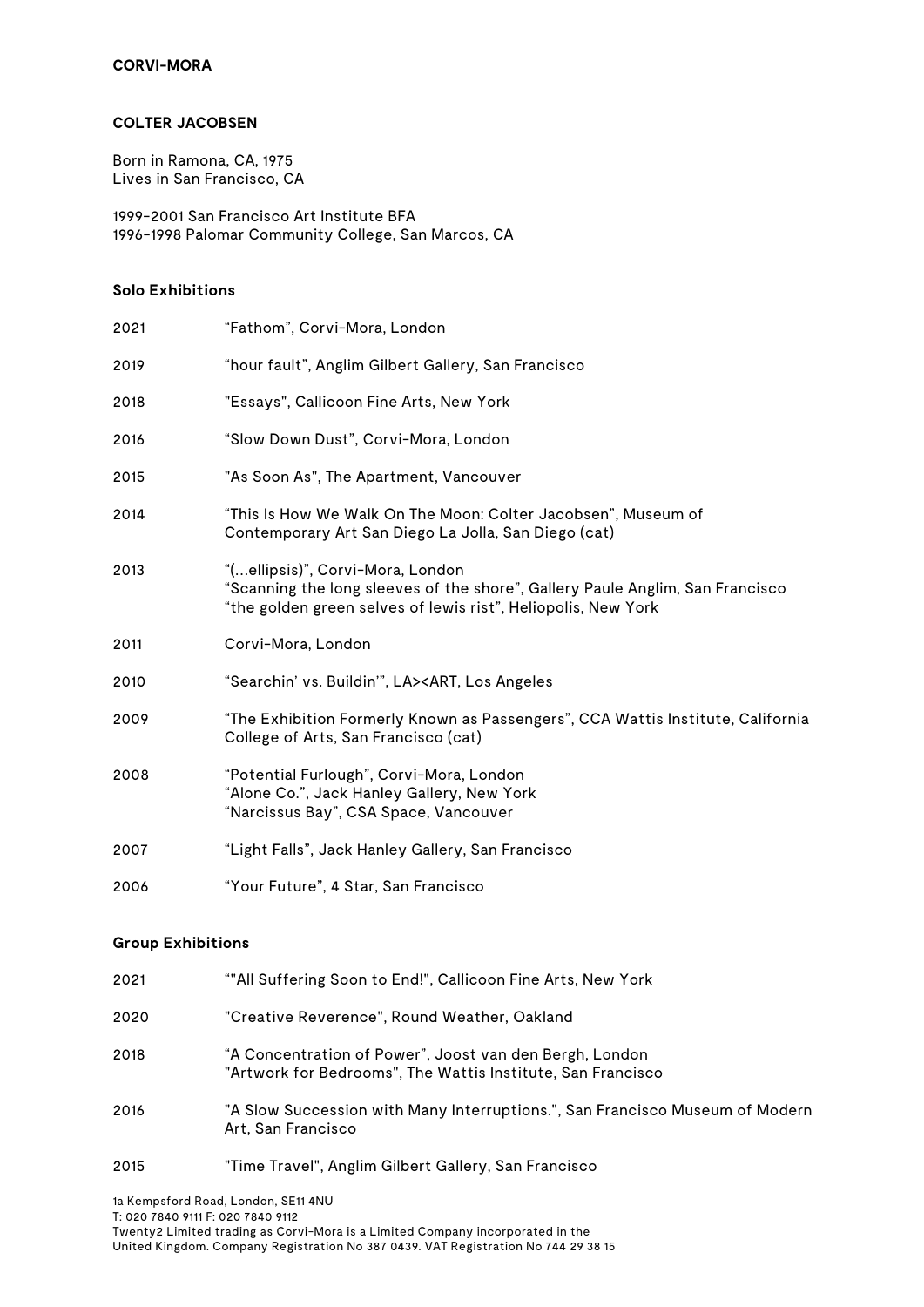|      | "Artists Are Like Water", Look Up Gallery, Guernville                                                                                                                                                                                                                                                                                                |
|------|------------------------------------------------------------------------------------------------------------------------------------------------------------------------------------------------------------------------------------------------------------------------------------------------------------------------------------------------------|
| 2014 | "People's Biennial", Museum of Contemporary Art Detroit, Detroit (cat)<br>"Reccurence" Fridman Gallery, New York (cat)<br>"Imaginary Gardens With Real Toads in Them", Alley Cat Books Gallery, San<br>Francisco                                                                                                                                     |
|      | "New Westward Expansion" Tartine Bakery, San Francisco                                                                                                                                                                                                                                                                                               |
| 2013 | "Artists & Editions", Wattis Institute for Contemporary Art, San Francisco<br>"The Unusual Suspects", Alley Cat Books Gallery, San Francisco                                                                                                                                                                                                         |
| 2012 | "FAX, Special Projects: Mysterious Object at Noon (Oh Distance Has A Way of<br>Love Understandable)", San Francisco Arts Commission<br>Making<br>Galleries, San Francisco                                                                                                                                                                            |
| 2011 | "2010 SECA Art Award", SFMoMA, San Francisco (cat)<br>"Untitled" (12 <sup>th</sup> Istanbul Biennial), Istanbul (cat)<br>"The Air We Breathe", SFMoMA, San Francisco (cat)<br>"American Gothic: Regionist Potraiture from the Collection", Richard L. Nelson<br>Gallery, Davis, CA                                                                   |
| 2010 | "Aktualität eines mediums, nader ahriman bis chen zhen", Galerie Krinzinger,<br>Vienna<br>"R for Replicant", CCA Wattis Institute for Contemporary Art, San Francisco<br>"11 Lights on the Bay", The Apartment, Vancouver<br>Tibor de Nagy, New York<br>"This and That", Corvi-Mora, London<br>"Go West", Salt Lake Art Centre, Salt Lake City, Utah |
| 2009 | "Urban Stories", The Contemporary Art Centre, Vilnius (cat)<br>"Moby Dick", CCA Wattis Institute for Contemporary Art, San Francisco (cat)                                                                                                                                                                                                           |
| 2008 | "Part of the Process 3", Zero, Milano<br>"Four Exhibitions", White Columns, New York                                                                                                                                                                                                                                                                 |
| 2007 | "Salon Nouveau", Engholm Engelhorn Galerie, Vienna                                                                                                                                                                                                                                                                                                   |
| 2006 | Corvi-Mora, London<br>"West Coast Windows", Samson Projects, Boston<br>"Esopus", White Columns, New York<br>"Elusive Material", New Langton Arts, San Francisco                                                                                                                                                                                      |
| 2005 | "Open Walls", White Columns, New York<br>"San Francisco Bazaar Group Exhibition", Pulliam Deffenbaugh Gallery, Portland<br>"Inter Alia", New Langton Arts, San Francisco<br>"Poetry and its art", California Historical Society, San Francisco                                                                                                       |
| 2004 | "Land of the free", Jack Hanley Gallery, San Francisco<br>"Soundshack", Homeless Art Sale Benefit<br>"Collectors Edition", Triple Base Art Space, San Francisco<br>"Prelingual", New Image Art Gallery, Los Angeles<br>"Felix Variations", Playspace, California College of Art, San Francisco<br>"17 Reasons", Jack Hanley Gallery, San Francisco   |
| 2003 | Lots of Noise", Scaffold, Providence<br>"A Childrens History of America", Adobe Books Gallery, San Francisco<br>"The Peace Show", Adobe Books Gallery, San Francisco                                                                                                                                                                                 |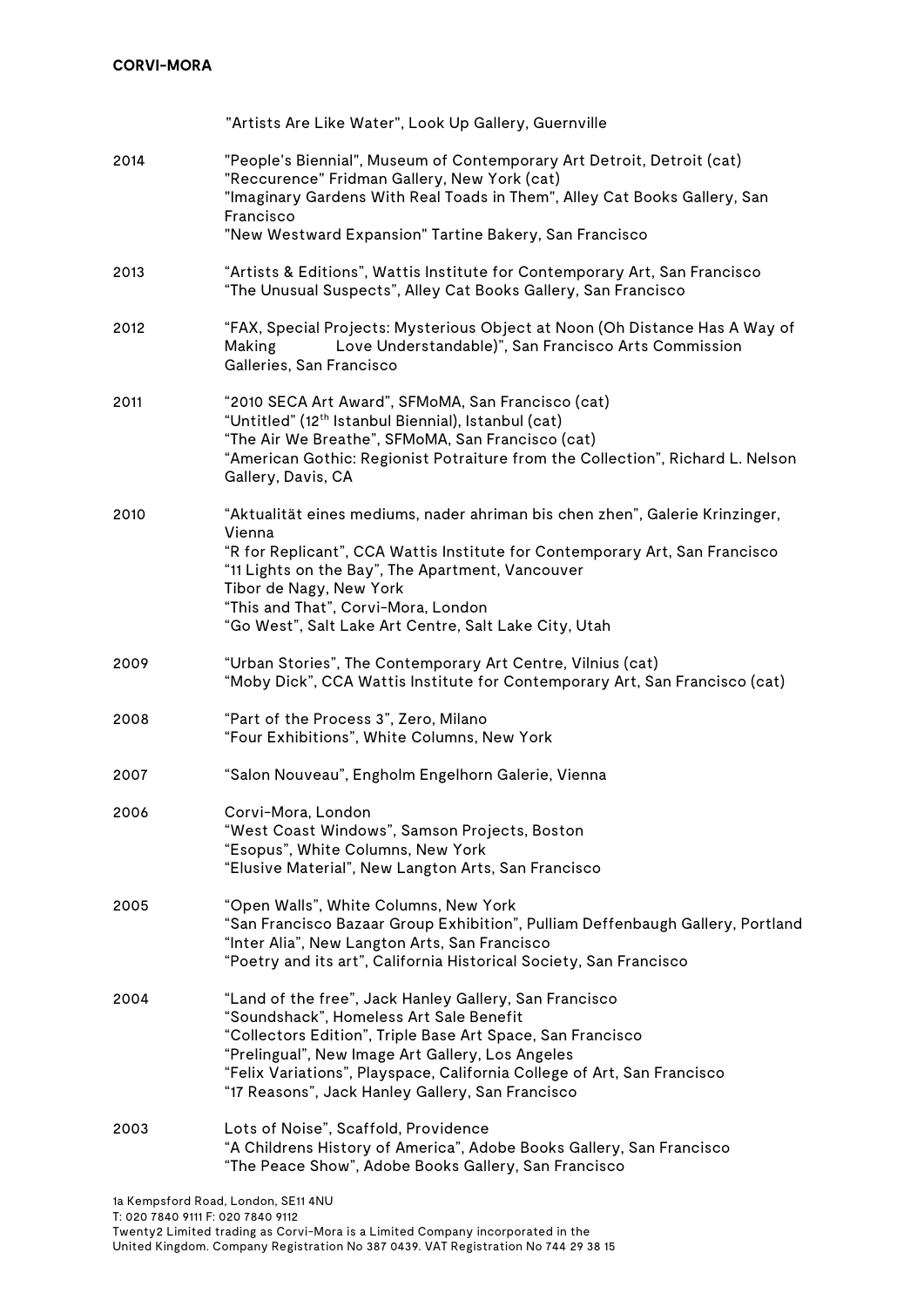|      | "Drawings in boxes", The Lab, San Francisco            |
|------|--------------------------------------------------------|
|      | "The Library", Build Gallery, San Francisco            |
|      | "Plates", San Francisco Arts Commission, San Francisco |
|      | "8 Artists", 88 Walter, San Francisco                  |
| 2002 | "West(ern) Show", Studio Z, San Francisco              |
|      | "8 Artists", 88 Walter, San Francisco                  |
|      | "Strictly Ballroom", Stanford University, Palo Alto    |

### **Curated Exhibitions**

| 2009 | "Night Tide", curated by elephant + giraffe, San Francisco                                                               |
|------|--------------------------------------------------------------------------------------------------------------------------|
| 2008 | "Kiki: Proof is in the Pudding", co-curated with Kevin Killian, Ratio 3, San<br>Francisco                                |
| 2004 | "Pink Steam: Artists respond to Kevin Killian and Dodie Bellamy", Eureka/<br>Harvey Milk Memorial Library, San Francisco |
| 2003 | "New Things (Woods in the Watchers)", At the Homefront, San Francisco                                                    |

### **Illustrations/Publications**

| 2013 | "Artists & Editions", Rite Editions. San Francisco<br>"Vitamin D2: New Perspectives in Drawing", Phaidon, London, pp.140-141                |
|------|---------------------------------------------------------------------------------------------------------------------------------------------|
| 2012 | "earthearthearth", Land and Sea Publications, Oakland                                                                                       |
| 2011 | "2010 SECA Art Award", <u>SFMoMA</u> , San Francisco (cat)<br>"Tuleyome", Jank Editions/Publication Studio, Portland (with Lawrence Rinder) |
| 2010 | "The Saddist Joke", Publication Studio, Berkeley (with Matteah Baim)                                                                        |
| 2009 | "A Stick of Green Candy", Four Corners Books, London                                                                                        |
| 2008 | "Bill", Gallery 16, San Francisco (with Bill Berkson)                                                                                       |
| 2006 | Memory Drawing project, <b>Esopus</b> , Issue #6                                                                                            |
| 2004 | "Body Language", Suspect Thoughts, Issue #13                                                                                                |

## **Bibliography**

| 2021 | Kevin Brazil, "Artforum picks, Colter Jacobsen", May 28                                                                                                                                                                                                                      |
|------|------------------------------------------------------------------------------------------------------------------------------------------------------------------------------------------------------------------------------------------------------------------------------|
| 2018 | Maddie Klett, "Colter Jacobsen: Essays", The Brooklyn Rail, October 3<br>Louis Bury, "Drawing the Essays", Hyperallergic, September 29                                                                                                                                       |
| 2014 | James Chute, "Colter Jacobsen's long walk home", UTSanDiego.com, December<br>17<br>Lonnie Burstein Hewitt, "MCASD opens two exhibtis at a Thursday Night Thing",<br>La Jolla Light, October 23, pp. B16-17<br>Kersten Deck, "Calendar, October 2014", Riviera, October, p.66 |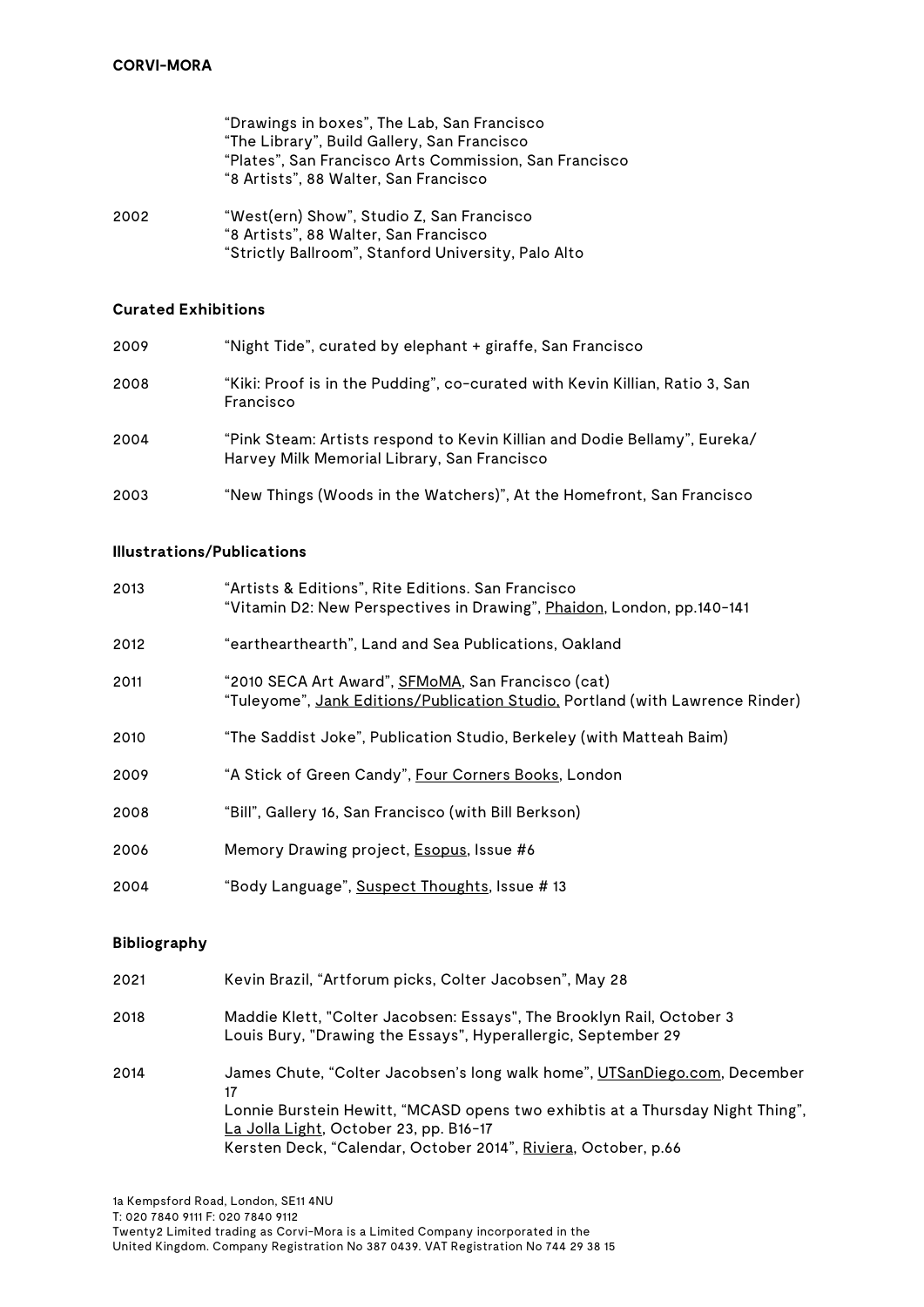## **CORVI-MORA**

| 2013          | Joseph Akel, "Drawing from memory", Frieze, November/December, pp. 120-121<br>George Vasey, "London Round-up", Art Monthly, June, pp.31-32<br>Bill Berkson, "Code Unknown: Wiggle Room", Featured Blogger, April 4<br>"Colter Jacobsen", The Bottom Line, The Drawing Centre, April 3<br>Renny Pritikin, "Scanning the long sleeves of the shore", Art Practical<br>"Heliopolis presents Artist in Residence Colter Jacobsen: Recent Works",<br>ExitStrata.com, January 23 |
|---------------|----------------------------------------------------------------------------------------------------------------------------------------------------------------------------------------------------------------------------------------------------------------------------------------------------------------------------------------------------------------------------------------------------------------------------------------------------------------------------|
| 2012          | Megan Z, "5 Questions: SECA 2010", SFMoMA Open Space, March 13                                                                                                                                                                                                                                                                                                                                                                                                             |
| 2011          | Aaron Peck, "Colter Jacobsen", ArtForum.com, April 29<br>Colin Herd, "slow train comin"", 3:AM Magazine, February 1                                                                                                                                                                                                                                                                                                                                                        |
| 2010          | Brian Staker, " Go West At The Salt Lake Art Center", City Weekly, October 25<br>"Curated Portfolio by Lauren Cornell featuring Tauba Auerbach and Colter<br>Jacobsen", The Paris Review, No 194, Fall                                                                                                                                                                                                                                                                     |
| 2008          | Aimee Walleston, "Colter Jacobsen", The Last Magazine, Fall<br>Jörn Ebner, "Die Gegenwart als Einkaufszoo", Frankfurter Allgemeine Zeitung,<br>May 10, p.48<br>Rebecca Geldard, "Colter Jacobsen", ArtReview, July/August<br>Patricia Maloney, "Kiki: The Proof is in the Pudding at Ratio 3", Shotgun Review,<br>July 26<br>Liz Wing, "Kiki: Exhibitions and Bits", Stretcher, August 25                                                                                  |
| 2007          | Kevin Killian, "Goldie Winner - Visual Art: Colter Jacobsen", San Francisco Bay<br>Guardian, November 7<br>Julian Meyers, "Colter Jacobsen", Frieze, September, p.187                                                                                                                                                                                                                                                                                                      |
| 2006          | Johnny Ray-Huston, "Your Future", San Francisco Bay Guardian, July 11                                                                                                                                                                                                                                                                                                                                                                                                      |
| 2005          | Roberta Smith, "Even a Little Space Can Hold an Abundance of Ideas", The New<br>York Times, November 25                                                                                                                                                                                                                                                                                                                                                                    |
| <b>Awards</b> |                                                                                                                                                                                                                                                                                                                                                                                                                                                                            |
| 2012          | Eureka Fellowship Award, The Fleishhacker Foundation, San Francisco                                                                                                                                                                                                                                                                                                                                                                                                        |

2009 Biennial Award Winner, The Louis Comfort Tiffany Foundation, New York